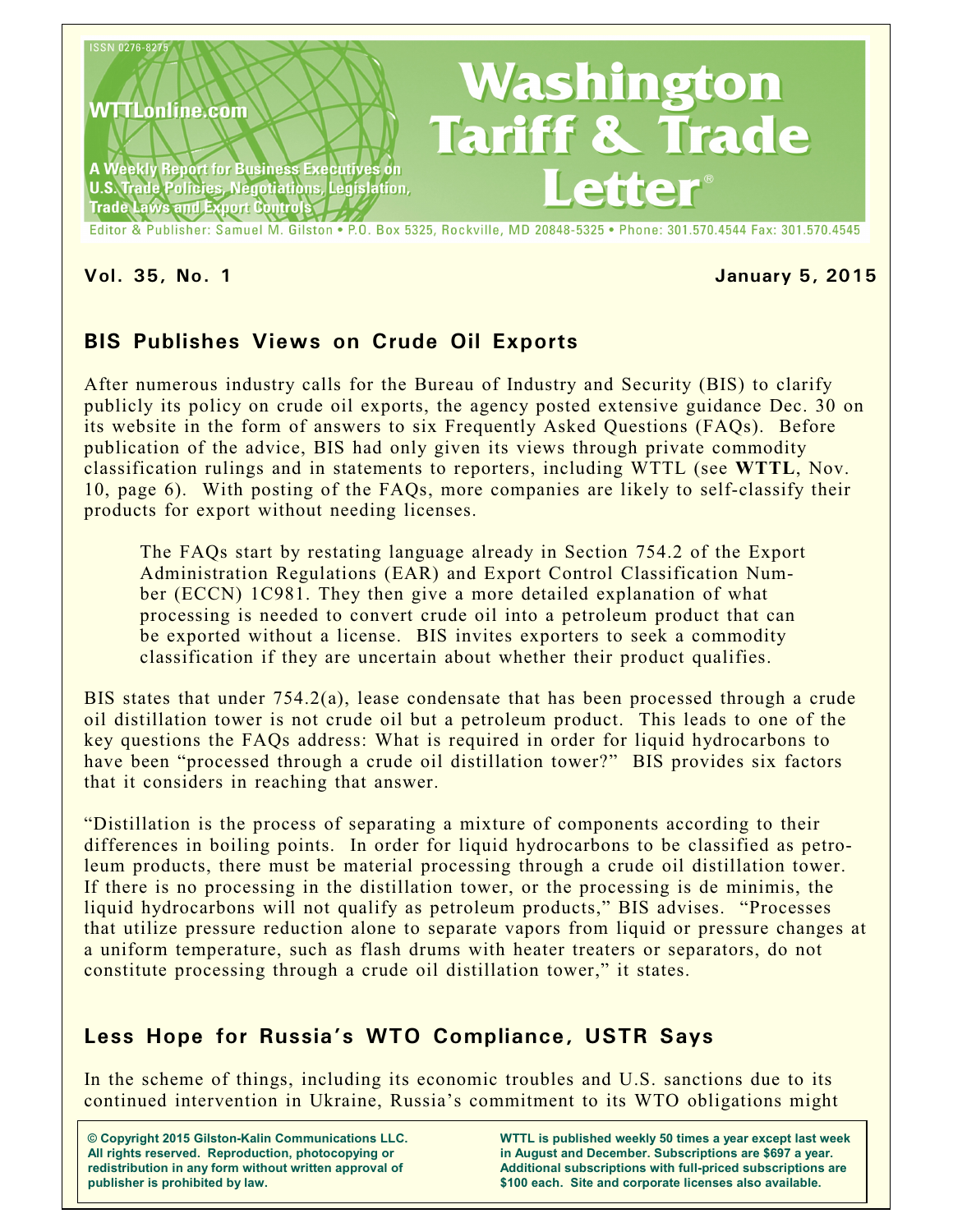not mean much. A U.S. Trade Representative's (USTR) office report, mandated by Congress and released Dec. 22 on Moscow's WTO compliance, summed up the situation in two sentences: "In the first year of Russia's WTO membership, there were encouraging signs that Russia would continue its integration into the global trading community and become a constructive WTO Member. However, into the second year of Russia's WTO membership, that hope diminished."

Areas of concern include: sanitary and phytosanitary (SPS) measures; subsidies and price controls, especially on titanium and natural gas; domestic purchasing requirements; and protection and enforcement of intellectual property rights (IPR). On SPS measures, the USTR is concerned that "although Russia has issued guidelines for inspections of foreign meat processing and storage facilities, the process to approve facilities for export to Russia remains difficult if not impossible to complete," it said.

"Although Russia appears to have resolved national treatment concerns raised by its automotive 'recycling fee', its increasingly protectionist postures in other areas have raised a number of WTO concerns. For example, Russia's application of a levy on products that can be used to reproduce copyrighted material for personal use, as well as its value added tax regime on royalties for cinema products, have raised concerns about potentially discriminatory treatment," the report said.

"While Russia appears, for the most part, to be complying with its services commitments, protectionist tendencies are beginning to appear. Russia's introduction of the requirement that companies store personal data of Russian citizens on servers within Russia may implicate certain commitments allowing cross-border services. Similarly, the new legislation limiting foreign ownership of media in Russia may raise concerns about WTO consistency," the USTR added.

## **France's Alstom Pays Record \$772 Million FCPA Fine**

Alstom S.A., the French power and transportation company, pleaded guilty Dec. 22 to violating the Foreign Corrupt Practices Act (FCPA) and will pay a record \$772,290,000 fine. At the same time, Alstom Network Schweiz AG, formerly Alstom Prom, its Swiss subsidiary, pleaded guilty to conspiracy to violate the FCPA, and Alstom Power Inc. and Alstom Grid Inc., two U.S. subsidiaries, entered deferred prosecution agreements with Justice, admitting that they conspired to violate the act. Alstom Power is headquartered in Windsor, Conn.; Alstom Grid, formerly Alstom T&D, is based in New Jersey.

The corporate pleas follow several years during which key executives of the company have also pleaded guilty to FCPA violations and one faces a trial on FCPA charges (see **WTTL**, July 21, page 11). The long-running case, which has also involved settlements with the World Bank, focused on bribery schemes in countries around the world, including Indonesia, Saudi Arabia, Egypt, the Bahamas and Taiwan.

Alstom pleaded guilty to a two-count criminal information in the New Haven, Conn., U.S. District Court, admitting it falsified its books and records and failed to implement adequate internal controls. Its sentencing is scheduled for June 23, 2015. Alstom Network Schweiz pleaded guilty to a criminal information charging it with conspiracy to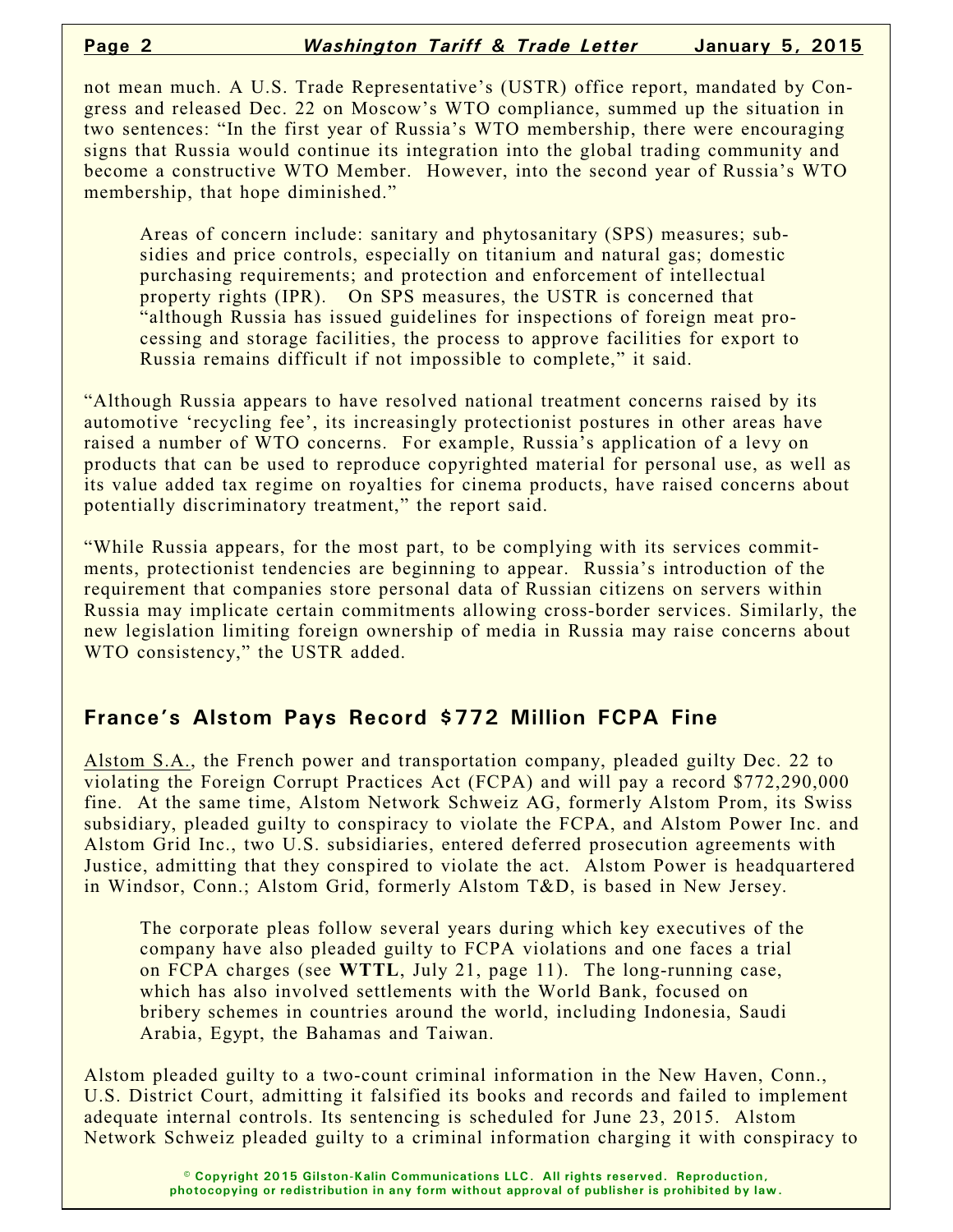violate the act. The charges against Alstom, its subsidiaries and the executives involved bribery related to power, grid and transportation projects for state-owned entities. In total, Alstom paid more than \$75 million to secure \$4 billion in projects around the world, with a profit to the company of approximately \$300 million, the government claimed. "Alstom's corruption scheme was sustained over more than a decade and across several continents," said Deputy Attorney General James M. Cole in a statement. "It was astounding in its breadth, its brazenness and its worldwide consequences," he added.

"There were a number of problems in the past and we deeply regret that," said Alstom CEO Patrick Kron in a company statement. "However, this resolution with the DOJ allows Alstom to put this issue behind us and to continue our efforts to ensure that business is conducted in a responsible way, consistent with the highest ethical standards," he said.

Alstom claimed it "has made significant progress in the area of compliance over the last several years." It noted that as part of its previous settlement with the World Bank in February 2012 that it had hired a monitor to oversee its efforts.

"As indicated during the recent shareholders' meeting where the transaction with General Electric on Alstom's energy businesses was approved, the combination of the positive adjustments arising from commercial discussions with General Electric on various deal points and of the resolution of the DOJ investigation will not have a material impact on the overall economics of this transaction," it stated. "The DOJ has also stipulated that no part of the fine can be passed on to General Electric as part of the projected sale of Alstom's energy businesses," it added.

## **ITC Report Cites Restrictions, Opportunities in India**

As the U.S. seeks a new relationship with India under Prime Minister Narendra Modi, a report from the International Trade Commission (ITC) Dec. 22 provides a litany of the Indian trade and investment restrictions that have inhibited U.S. business in India and a roadmap for reforms that could change the situation. The Section 332 report requested by Congress shows that U.S. trade and investment with India has grown substantially in the last dozen years but represents less than 2% of total U.S. exports, foreign affiliate sales, and investment (see **WTTL**, Dec. 22, page 8).

The report concedes that improving India's trade and investment policies is likely to have a small impact on U.S. business, despite the strong push by American companies for reforms in India, particularly for intellectual property (IP) protection. "Because India accounts for a rather small share of U.S. global trade, however, the effect of completely removing barriers on the broader U.S. economy and U.S. jobs would be quite limited; most of the economic gains would accrue to U.S. companies with affiliates in India in the form of increased profits abroad," the ITC report says (Pub. No. 4501).

The report acknowledges that Indian economic policies have undergone major reforms in the last two decades, which has opened the country to foreign trade, investment and increased reliance on private markets. Nonetheless, "Indian policies became more burdensome between 2007 and 2013, with the average effect on U.S. trade and investment rising from 'minor' to 'moderate.' The change affected all policy areas," the report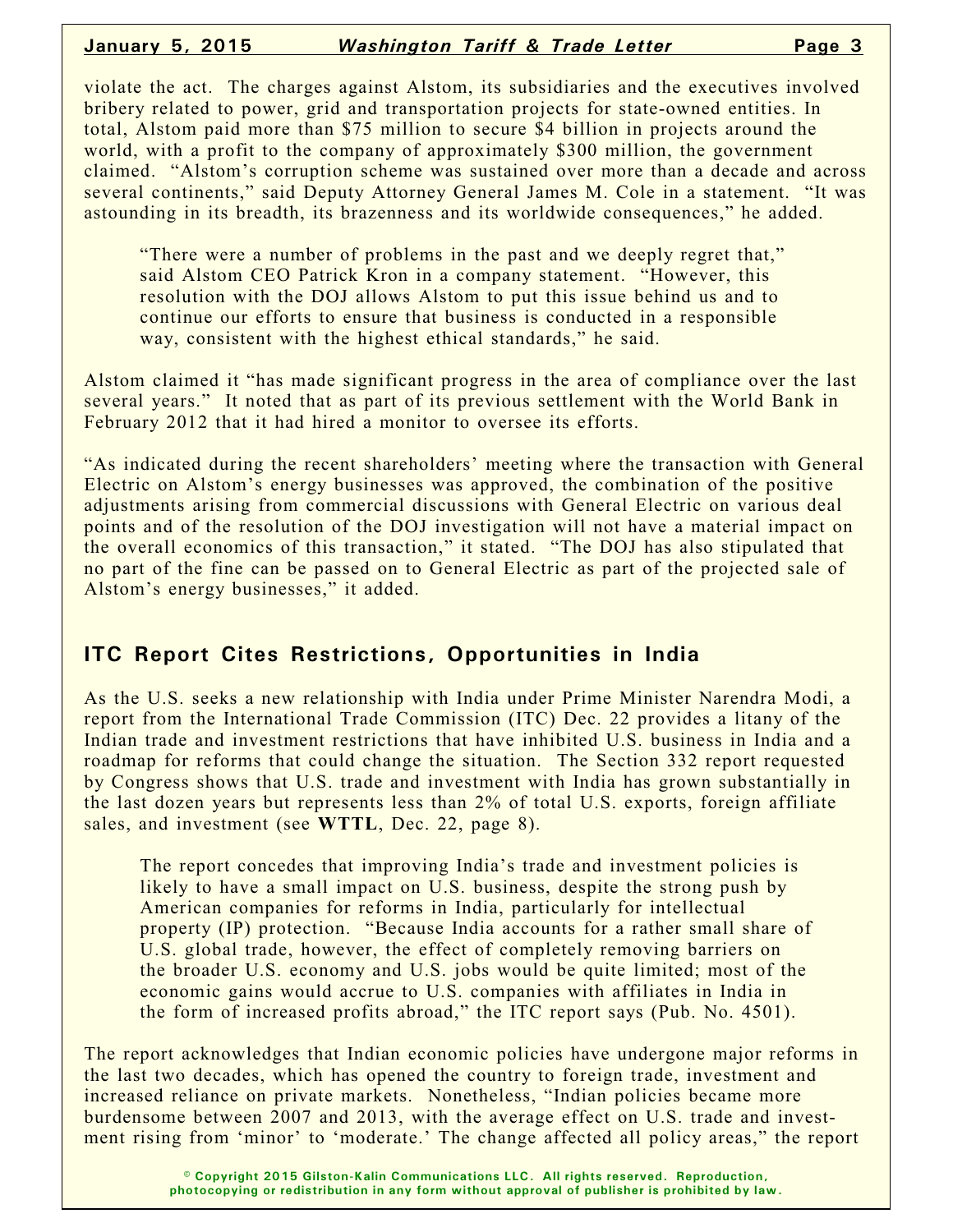states. As a result of this mixed picture, some U.S. industries have been hurt more than others, while some have benefited. "Companies providing agricultural products and food, financial services, and certain manufacturing products, including pharmaceuticals, were the most affected, with Indian policies having a substantial (i.e., prohibitive, severe, or moderate) effect on the operations of between 34 and 44 percent of U.S. companies in these sectors."

"On the other hand, in some sectors, the share of companies affected was lower; for example, 7.7 percent of U.S. retail companies doing business in India experienced such effects. Overall, the policies had substantial effects on the operations of about one-quarter of U.S. companies that have affiliates in, or export to, India," the ITC finds.

While current and past policies have hindered trade, an ITC survey of U.S. industry suggests the trade and investment relationship could improve significantly if India undertakes additional reforms. The commission used an economic model to predict the consequences of new reforms. "If tariff and investment restrictions were fully eliminated and standards of IP protection were made comparable to U.S. and Western European levels, U.S. exports to India would rise by two thirds, and U.S. investment in India would roughly double," it predicts.

## **BIS Ends Fiber Materials Export Denial Order Early**

A long-running export saga, which has been at the heart of a 12-year debate over the meaning of "specially designed," ended Dec. 19 when BIS waved the last year of an eight-year denial order against Fiber Materials, Inc. (FMI) of Biddeford, Maine, citing new ownership and its compliance program. In March 2007, BIS placed FMI, its principal owner Walter Lachman, and former executive Maurice Subilia on the denied parties list until Nov. 18, 2015, after FMI was convicted of violating the Export Administration Act by exporting a hot isostatic press (HIP) to India without having a license.

A central legal issue in the case was whether the HIP was "specially designed" for a controlled use. The legal fight took several turns over the years and went all the way up to the First Circuit Court, which sustained Commerce's interpretation of the term. Lachman lost his last legal fight to get his conviction overturned in March 2008 when the appellate court rejected his appeal. He died in 2009 (see **WTTL**, April 14, 2008, page 4).

"Subsequent to the issuance of the March 12, 2007 Order, ownership and management control of FMI changed. Ultimately, by letter dated February 10, 2014, GrafTech International Ltd. (GrafTech) submitted a request on behalf of FMI, GrafTech's wholly-owned subsidiary, seeking to terminate the denial order," BIS said in lifting the denial order. GrafTech told BIS that it had instituted a strong compliance program. "BIS has reviewed the compliance program, including through an Office of Export Enforcement site visit at FMI," the agency noted.

GrafTech of Parma, Ohio, acquired FMI for \$14 million in October 2011. It has had its own run-in with BIS export enforcement. After making a voluntary disclosure, it agreed in October 2013 to pay \$300,000 to settle 12 BIS charges of exporting CGW grade graphite to China and India without BIS licenses (see **WTTL**, Nov. 4, 2013, page 7).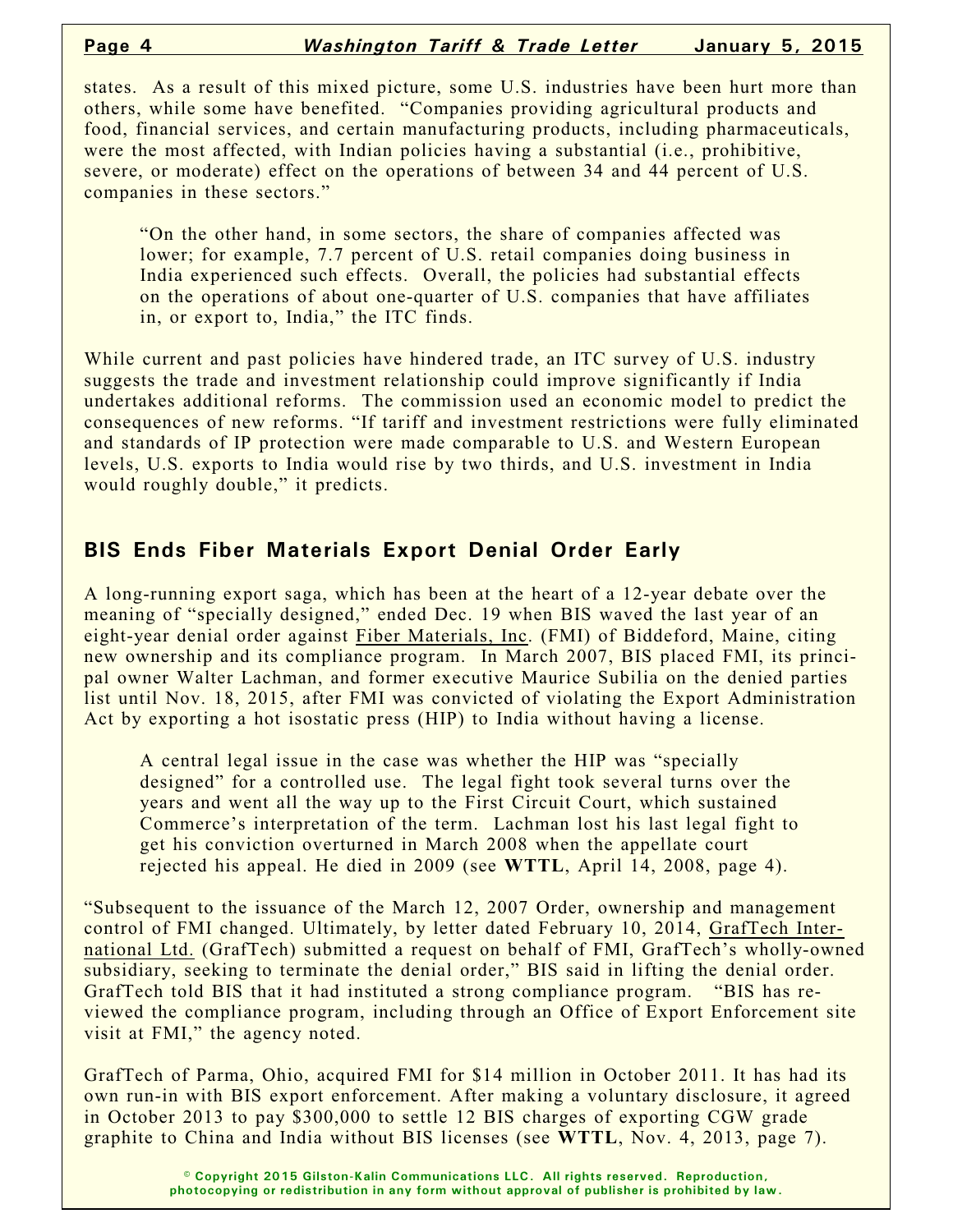## **China Has Work to Do to Comply with WTO Obligations**

In its latest report on China's compliance with its World Trade Organization (WTO) obligations Dec. 30, the U.S. Trade Representative's (USTR) office sings a familiar song: despite some reforms in 2014, China's policies "continued to generate significant concerns among U.S. stakeholders." The report identifies more problems than reforms.

Areas of continued concern include: intellectual property rights (IPR) enforcement, including for trade secrets; indigenous innovation policies; technology transfer initiatives; export restraints; government subsidization; development of unique national standards; investment restrictions; troubling agricultural policies directly blocking U.S. market access; inappropriate use of anti-monopoly and trade remedy laws; transparency; and slow movement toward accession to the WTO Government Procurement Agreement (GPA).

"China continues to deploy a combination of export restraints, including export quotas, export licensing, minimum export prices, export duties and other restrictions, on a number of raw material inputs where it holds the leverage of being among the world's leading producers," the USTR noted. The report cited two WTO cases that found Chinese restraints on raw material inputs violate Beijing's WTO obligations.

On the GPA, stakeholders have called China's negotiating offers "highly disappointing in scope and coverage." In addition, IPR holders "face not only a complex and uncertain enforcement environment, but also pressure to transfer intellectual property rights to enterprises in China through a number of government policies and practices," the report said. It cited ongoing negotiations toward a Bilateral Investment Treaty (BIT) as a hopeful next step. The U.S. "looks forward to intensified negotiations with China in order to reach agreement on a BIT that embraces the principles of openness, nondiscrimination and transparency, provides pre-establishment national treatment and employs a negative list approach in identifying exceptions," it said.

# **BIS, DDTC Issue Last-Minute Revisions to Electronics Rules**

As they promised, BIS and State's Directorate of Defense Trade Controls (DDTC) issued last-minute changes to new rules that went into effect Dec. 30 for electronic products on the U.S. Munitions List (USML) and Commerce Control List (CCL) 600-series. In the BIS rule published Dec. 23, the agency conceded that it has been unable to set a bright line between civil and military uses of monolithic microwave integrated circuits (MMICs), as industry wanted (see **WTTL**, Sept. 15, page 4).

As a result, BIS will control MMIC power amplifiers and discrete microwave transistors on the CCL for civil telecommunications uses to the same extent as MMIC power transistors and discrete microwave transistors controlled in Export Control Classification Number (ECCN) 3A001. "For all other uses, BIS will impose a license requirement for all destinations other than Canada and will eliminate eligibility for most license exceptions," it added.

DDTC in the Federal Register Dec. 29 made "minor" text changes to various parts of Category XI and the International Traffic in Arms Regulations (ITAR) to harmonize with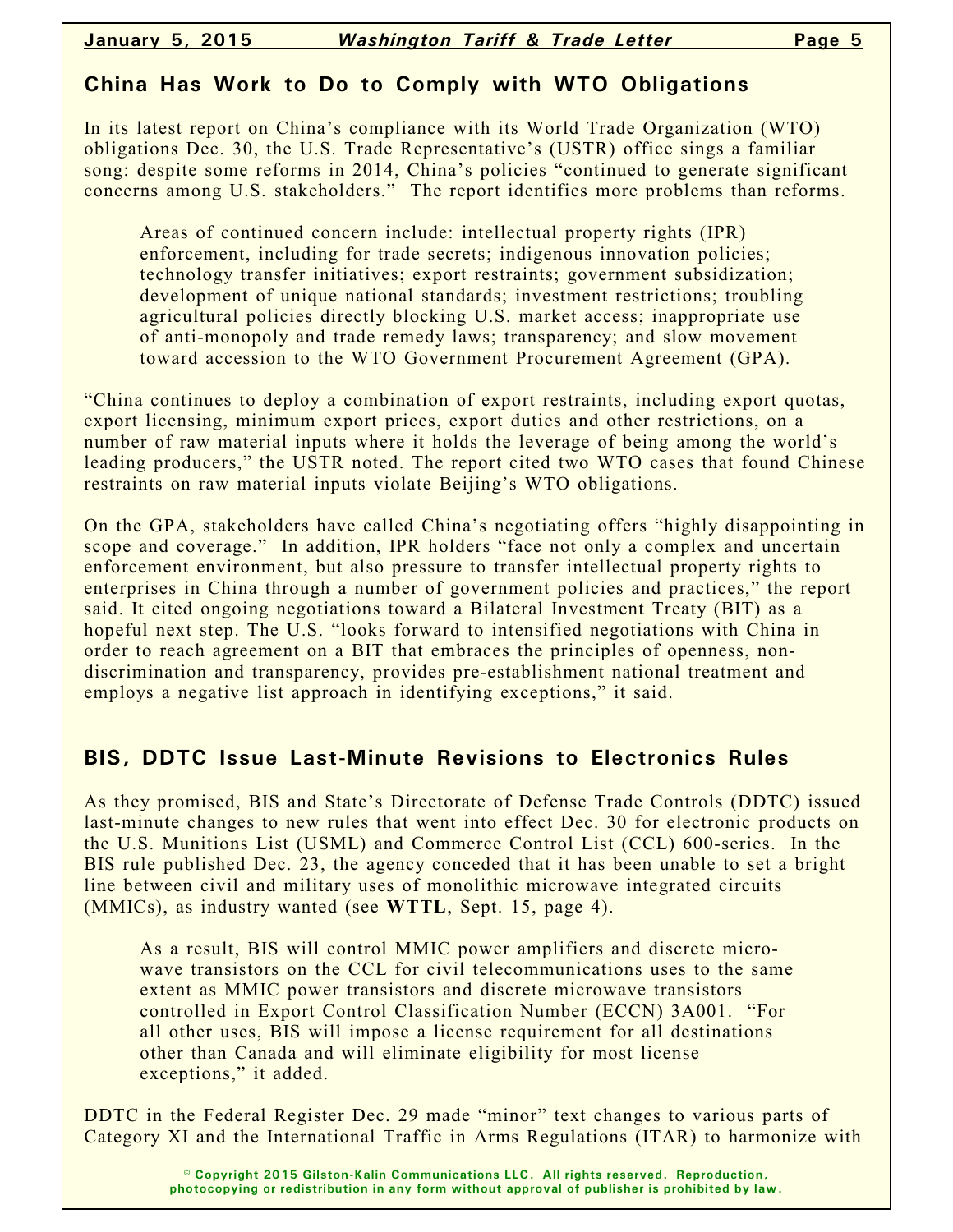BIS changes. For example, DDTC revised ITAR Section 126.6 to replace the obsolete term, "Shippers Export Declaration" with the correct term, "Electronic Export Information;" and deleted an obsolete reference to "Direct Shipment Verification Program."

In comments to BIS, industry had raised concerns about new controls imposed on MMICs in the final transition regulation moving them to the CCL from the USML. BIS said that it "did not adopt changes to the control based on fractional bandwidth, peak saturated power output, and/or power added efficiency because the agency found that attempting to designate some MMIC power amplifiers and discrete microwave transistors as civil and others as military based on those characteristics is impractical, and any resulting classification would not accurately reflect real world applications for those devices," the agency explained.

"MMIC power amplifiers and discrete microwave transistors, regardless of whether they meet the performance levels of ECCN 3A001 or the published, but not yet effective ECCN 3A611, are able to enhance the performance of certain military electronic systems in ways that can confer a military advantage and thus, the U.S. government needs to review not only proposed exports and reexports for use in military applications, but also those that are for use in applications that pose significant risk of diversion to a military application or enhancement of a potential adversary's military capability," BIS said.

In a separate Federal Register notice also on Dec. 23, BIS removed references to MMIC power amplifiers and discrete microwave transistors from ECCN 3E611 "because, upon publication of this rule, MMIC power amplifiers and discrete microwave transistors will not be controlled in ECCN 3A611, and it is not necessary to control technology for their development or production in ECCN 3E611. Such technology will be controlled in ECCN 3E001 and will require a license to all destinations other than Canada," it wrote.

#### **\* \* \* Briefs \* \* \***

NORTH KOREA: Treasury Jan. 2 added three North Korean entities and 10 individuals to its list of Specially Designated Nationals, including Reconnaissance General Bureau, North Korea's primary intelligence organization; Korea Mining Development Trading Corporation, country's primary arms dealer; and Korea Tangun Trading Corporation. President Obama signed Executive Order same day authorizing sanctions in response to "ongoing provocative, destabilizing, and repressive actions and policies," including cyber-attack on Sony Pictures, White House spokesperson said. Named individuals are officials of North Korea government, holding defense and intelligence posts.

FURNITURE: CIT Chief Judge Timothy Stanceu Dec. 31 brought to end three legal challenges to Byrd Amendment, including constitutionality claim that Supreme Court declined to review (see **WTTL**, Dec. 22, page 14). In addition to constitutional issues, plaintiffs had complained about improper procedures that denied them share of duties collected from antidumping order on bedroom furniture from China. In response to government motion, Stanceu dismissed suits by Standard Furniture (slip op. 14-163), Ashley Furniture (14-162) and Ethan Allen (14-161).

THERMAL PAPER: CIT Chief Judge Timothy Stanceu Dec. 31 affirmed Commerce remand redetermination for first administrative review of antidumping case against lightweight thermal paper from Germany (slip op. 14-160). After receiving remand order, department followed Stanceu's decision, "correctly reasoning that its own regulations, as construed by the court, did not allow it to refuse to recognize the monthly rebates as downward price adjustments," judge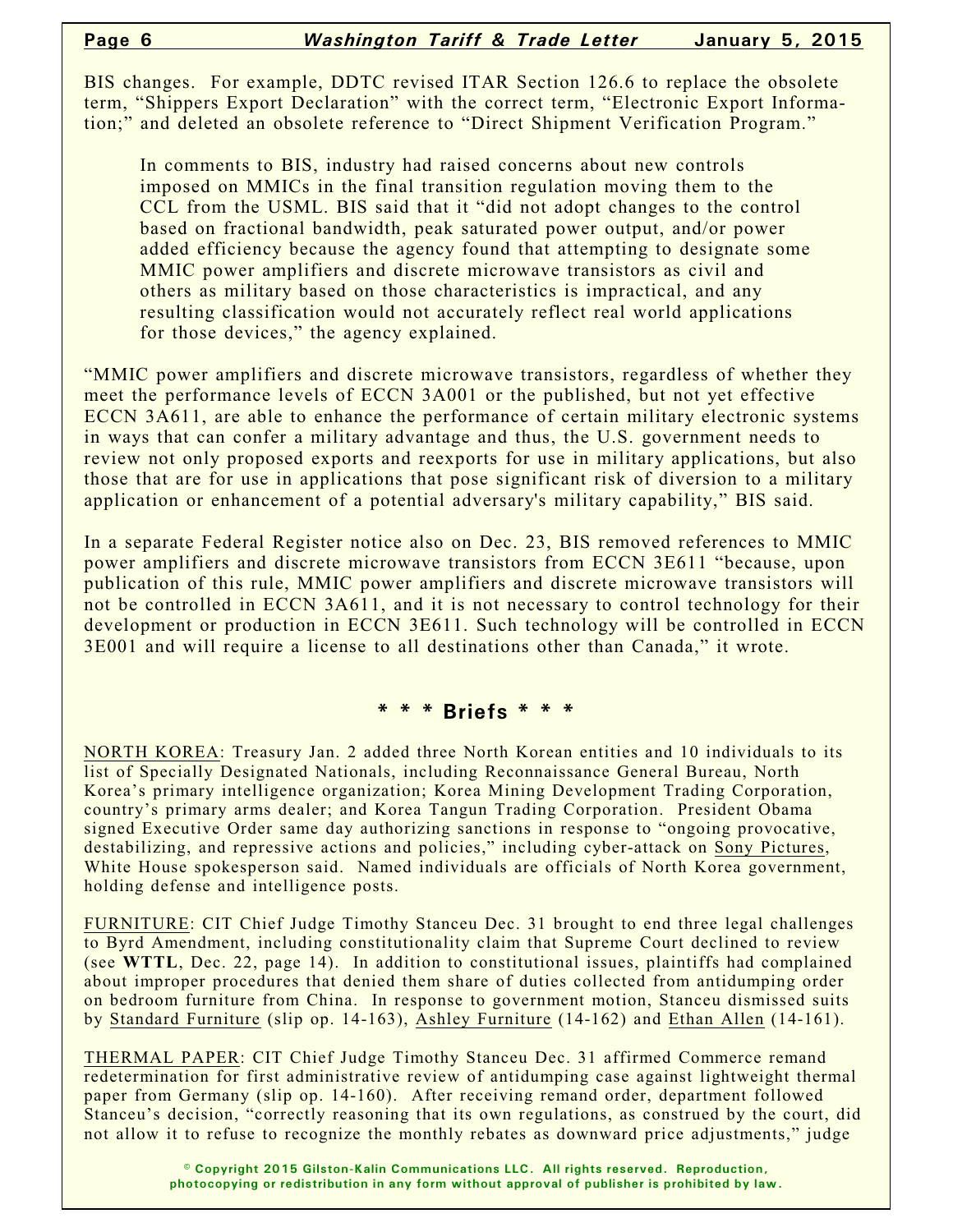#### **January 5, 2015** *Washington Tariff & Trade Letter* **Page 7**

wrote. In remand redetermination, Commerce recognized downward adjustments to home market sales prices of Koehler AG, German paper manufacturer, to account for monthly rebates. As result, it recalculated Koehler's dumping margin from 3.77% of final results to 0.03%, which qualifies as de minimis margin (see brief below). In "sunset" review determination Dec. 19, ITC found terminating antidumping order on thermal paper from Germany would not lead to renewed injury to U.S. industry (see **WTTL**, Dec. 22, page 14).

ANTIDUMPING RULES: In response to CIT Chief Judge Timothy Stanceu's ruling in Koehler, ITA published proposed revisions to its antidumping regulations in Dec. 31 Federal Register to say it "generally will not consider a price adjustment that reduces or eliminates a dumping margin unless the party claiming such price adjustment demonstrates, to the satisfaction of the Department, through documentation that the terms and conditions of the adjustment were established and known to the customer at the time of sale" (see brief above). New policy would be effective for cases 30 days after final rule. "Department's treatment of price adjustments in general has been the subject of considerable confusion," notice admits. Despite Stanceu's rulings, ITA "continues to defend its regulatory interpretation of disallowing price adjustments," agency said. "However, the Department recognizes that the Court of International Trade in Koehler AG disagrees with its interpretation. Therefore, without prejudice to the United States Government's right to appeal Koehler AG, or to argue that the Department's current interpretation of its regulations is correct, the Department is issuing this proposed rule to modify the regulations at issue pursuant to Administrative Procedure Act," it states.

OCTG: Korea Dec. 22 requested consultations with U.S. at WTO over measures on oil country tubular goods (OCTG) imports from Korea and "investigation underlying such measures." ITC made final determination that U.S. industry is materially injured by dumped OCTG imports in August (see **WTTL**, Sept. 1, page 9).

MELAMINE: In preliminary 6-0 vote Dec. 29, ITC found U.S. industry may be injured by dumped and subsidized imports of melamine from China and Trinidad and Tobago.

EXPORT ENFORCEMENT: Wentong Cai, Chinese national in U.S. on student visa, pleaded guilty Dec. 16 in Albuquerque U.S. District Court to violating Arms Export Control Act in scheme to export ARS-14 MHD angular rate sensors to China without State licenses. Sentencing has not been scheduled. His cousin Bo Cai, Chinese national, pleaded guilty July 23 and remains in federal custody (see **WTTL**, July 28, page 8). Wentong was arrested in Iowa in January 2014. Both were charged in superseding indictment Jan. 22.

CRIMEA: Treasury Dec. 30 published Ukraine-related General License 5 authorizing certain activities necessary to wind down operations in Crimea through Feb. 1, 2015. These include: winding down or divestiture or transfer to foreign person of U.S. person's share of ownership, including equity interest, in pre-Dec. 20 investments in Crimea; and winding down of operations, contracts, or other agreements that were in effect prior to Dec. 20 involving export, reexport, sale or supply of goods, services or technology to Crimea or import of any goods, services or technology from Crimea to U.S. (see **WTTL**, Dec. 22, page 5).

HONG KONG: Citing reports of illegal exports of Wassenaar controlled items into Hong Kong, BIS Dec. 23 added national security (NS column 2) destination-based license requirement for Hong Kong. "A corresponding import license will be required from the Hong Kong government for these items, and this action will facilitate Hong Kong's ability to track their shipment and prevent diversion of these items," BIS said in Federal Register.

ISRAEL: Legislation (S. 2673) that President Obama signed Dec. 19 declared sense of Congress that Israel is Major Strategic Partner and authorizes its eligibility for License Exception Strategic Trade Authorization (STA). Law says Congress finds Israel has "adopted high standards in the field of export controls" and has declared its unilateral adherence to Missile Technology Control Regime, Australia Group and Nuclear Suppliers Group as well as other arms control